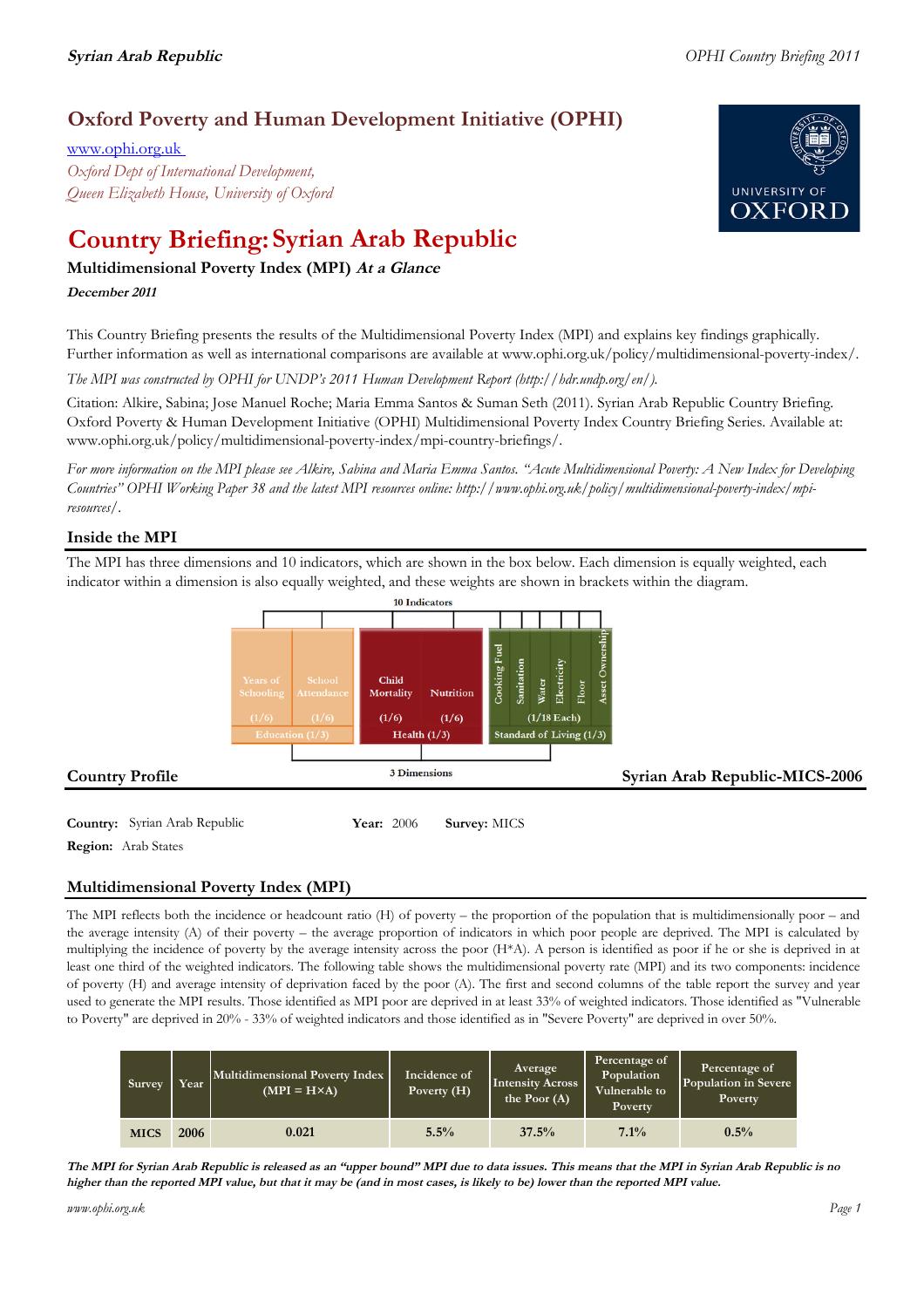# **Comparing the MPI with Other Poverty Measures**

Column chart A compares the poverty rate using the MPI with three other commonly used poverty measures. The height of the first column denotes the percentage of people who are MPI poor (also called the incidence or headcount ratio). The second and third columns denote the percentages of people who are poor according to the \$1.25 a day income poverty line and \$2.00 a day line, respectively. The final column denotes the percentage of people who are poor according to the national income poverty line. The table on the right-hand side reports various descriptive statistics for the country. The statistics shaded in khaki/olive are taken from the year closest to the year of the survey used to calculate the MPI. The year is provided below each column in chart A.



|                                        |                 | Summary<br>Multidimensional Poverty Index<br>0.021                                                                                                         |         |  |  |
|----------------------------------------|-----------------|------------------------------------------------------------------------------------------------------------------------------------------------------------|---------|--|--|
| erty Measures                          |                 |                                                                                                                                                            |         |  |  |
| 16.9%                                  |                 | Percentage of MPI Poor (H)                                                                                                                                 | 5.5%    |  |  |
|                                        |                 | Average Intensity of Deprivation (A)                                                                                                                       | 37.5%   |  |  |
|                                        |                 |                                                                                                                                                            |         |  |  |
|                                        |                 | Percentage of Income Poor (\$1.25 a day) <sup><math>\ddagger</math></sup>                                                                                  | $1.7\%$ |  |  |
|                                        |                 | Percentage of Income Poor (\$2.00 a day) <sup><math>\bar{x}</math></sup>                                                                                   | 16.9%   |  |  |
|                                        |                 | Percentage of Poor (National Poverty Line) <sup>#</sup>                                                                                                    | No Data |  |  |
|                                        |                 |                                                                                                                                                            |         |  |  |
|                                        | $0.0\%$         | Human Development Index 2011*                                                                                                                              | 0.632   |  |  |
| US\$2 a day<br><b>National Poverty</b> |                 | $HDI$ rank*                                                                                                                                                | 119     |  |  |
| 2004                                   | Line<br>No data | $HDI category*$                                                                                                                                            | Medium  |  |  |
| <b>Aeasure</b>                         |                 | $\pm$ The World Bank (2011). "World Development Indicators." Washington, DC.<br>* UNDP (2011). "Human Development Report", Statistical Table 1 . New York. |         |  |  |
|                                        |                 |                                                                                                                                                            |         |  |  |

### te: For population figures and numbers of MPI poor people, consult the tables on OPHI's te: http://www.ophi.org.uk/policy/multidimensional-poverty-index/

### **Comparing the MPI with Other Poverty Measures**

Column chart B shows the percentage of people who are MPI poor (also called the incidence or headcount) in the 109 developing countries analysed. The column denoting this country is dark, with other countries shown in light grey. The dark dots denote the percentage of people who are income poor according to the \$1.25 a day poverty line in each country. The graph above tells you the year this data comes from. Dots are only shown where the income data available is within three years of the MPI survey year.



**B. Headcounts of MPI Poor and \$1.25/day Poor**



*www.ophi.org.uk Page 2*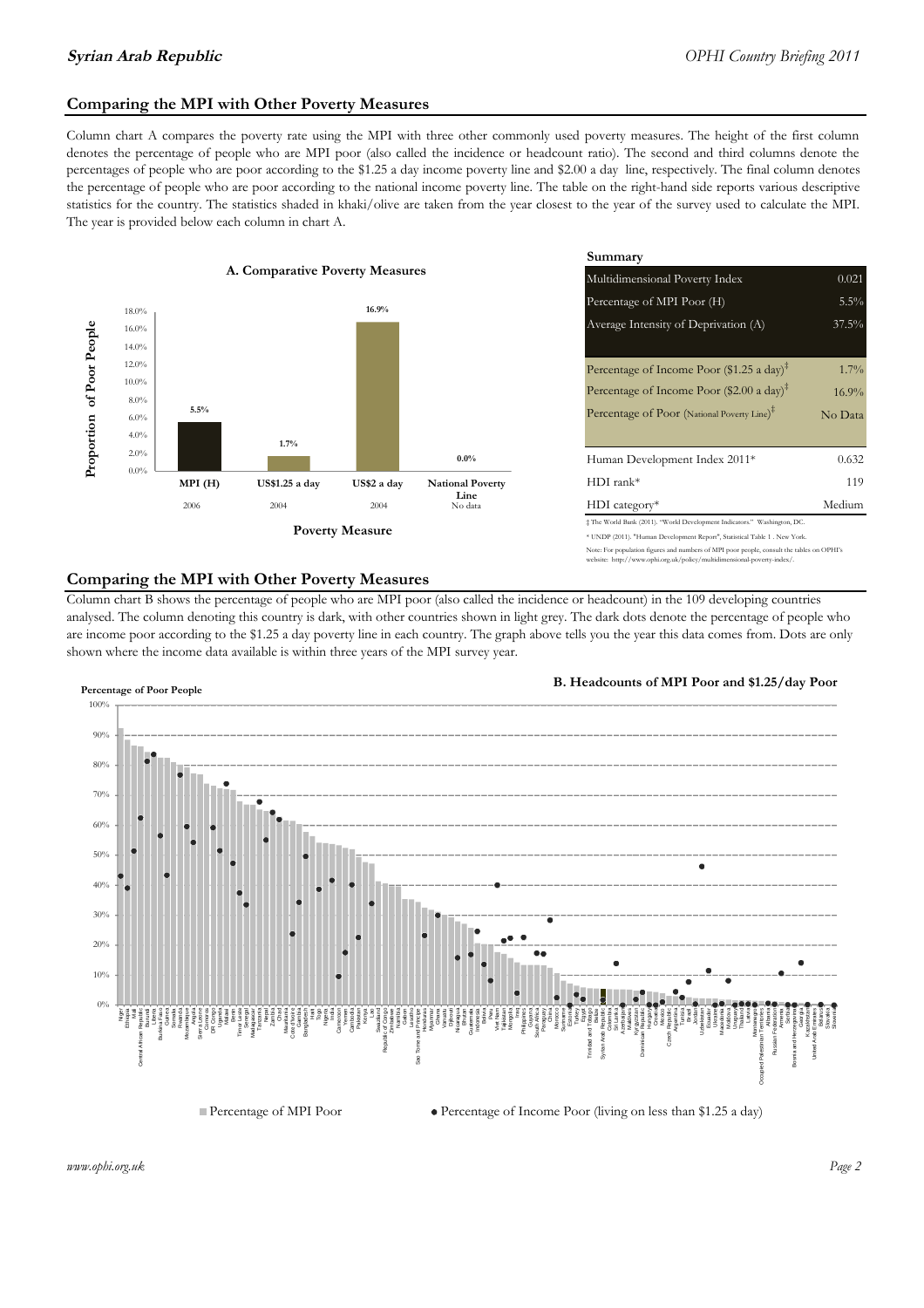# **Incidence of Deprivation in Each of the MPI Indicators**

The MPI uses 10 indicators to measure poverty in three dimensions: education, health and living standards. The bar chart to the left reports the proportion of the population that is poor and deprived in each indicator. We do not include the deprivation of non-poor people. The spider diagram to the right compares the proportions of the population that are poor and deprived across different indicators. At the same time it compares the performance of rural areas and urban areas with that of the national aggregate. Patterns of deprivation may differ in rural and urban areas.



### **C. Deprivations in each Indicator D. Percentage of the Population MPI Poor and Deprived**



### **Composition of the MPI**

The MPI can be broken down to see directly how much each indicator contributes to multidimensional poverty. The following figure shows the composition of the MPI using a pie chart. Each piece of the pie represents the percentage contribution of each indicator to the overall MPI of the country. The larger the slice of the pie chart, the bigger the weighted contribution of the indicator to overall poverty.